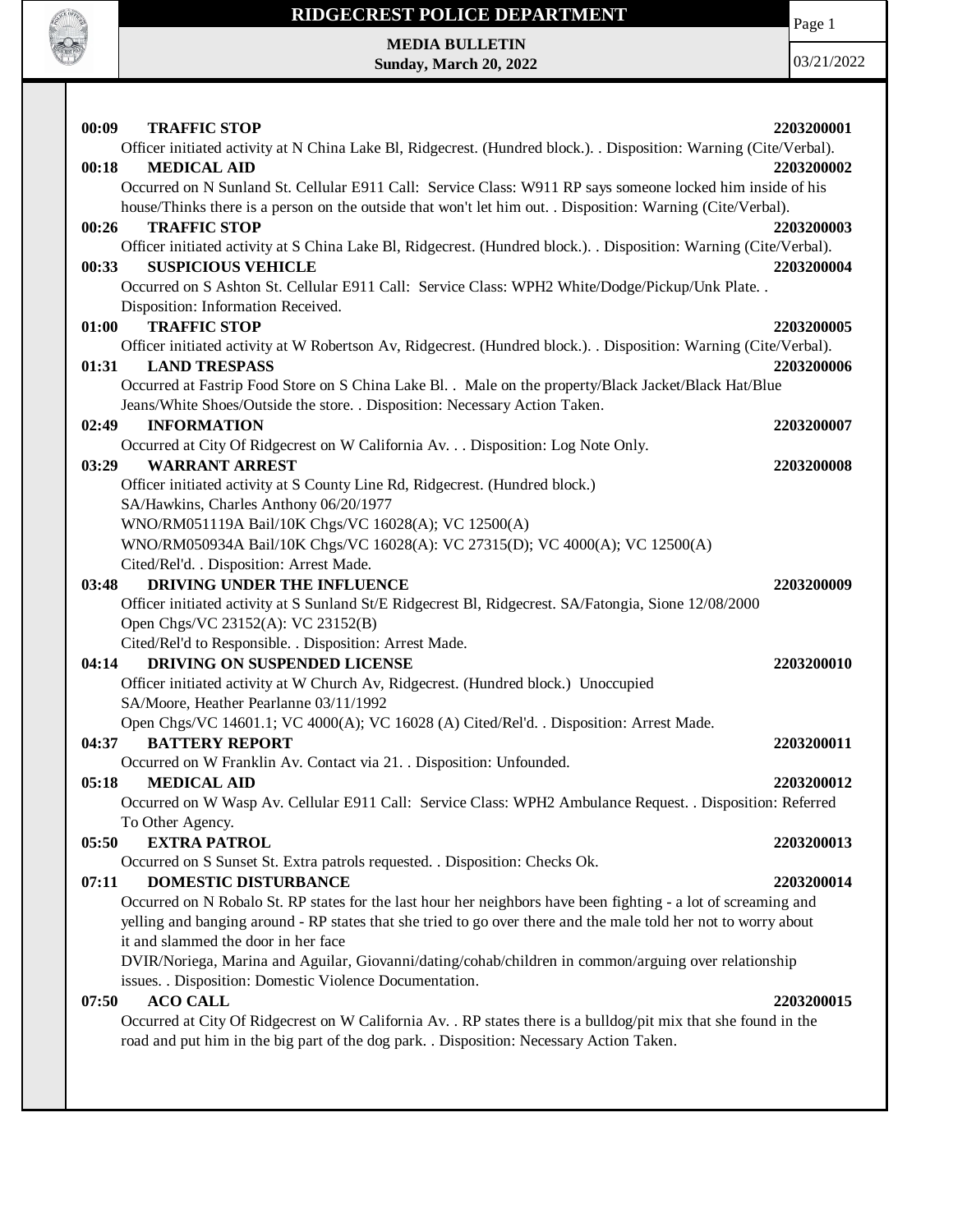

# **RIDGECREST POLICE DEPARTMENT MEDIA BULLETIN**

**Sunday, March 20, 2022**

Page 2

| 911 WIRELESS CALL<br>08:01                                                                                    | 2203200016 |
|---------------------------------------------------------------------------------------------------------------|------------|
| Occurred on S Erin St. Child playing with phone, no answer on call back. Disposition: Necessary Action        |            |
| Taken.                                                                                                        |            |
| 08:19<br><b>CONTACT CITIZEN</b>                                                                               | 2203200017 |
| Occurred at City Of Ridgecrest on W California Av. . Would like contact via 21 from P5. . Disposition:        |            |
| Information Provided.                                                                                         |            |
| <b>CHILD ENDANGERMENT</b><br>08:33                                                                            | 2203200018 |
| Occurred at City Of Ridgecrest on W California Av. .                                                          |            |
| SA/Thompson, Matthew James 01/03/1984 Open Chg/273a(b) PC /243E(1) PC                                         |            |
| Booked CRF. . Disposition: Arrest Made.                                                                       |            |
| 08:51<br><b>WARRANT ARREST</b>                                                                                | 2203200019 |
| Occurred at City Of Ridgecrest on W California Av. . Would like to report "multiple criminal things"          |            |
| SA/Simon, Truman Darnell 04/20/1993                                                                           |            |
| WNO/BV014450A Bail/50k Chg/3455(a) PC                                                                         |            |
| WNO/DF015760A Bail/50k Chg/4573.6 PC                                                                          |            |
| WNO/RM055757A Bail/15k Chg/273.5(a) PC                                                                        |            |
| Booked CRF. . Disposition: Arrest Made.                                                                       |            |
| PROPERTY DAMAGE ONLY TC<br>08:54                                                                              | 2203200020 |
| Occurred at S Primavera/W Bowman. Dodge Dakota and Chevy Silverado - out of road. . Disposition:              |            |
| Referred To Other Agency.                                                                                     |            |
| IN CUSTODY ARREST<br>09:10                                                                                    | 2203200021 |
| Occurred at City Of Ridgecrest on W California Av. . 22-860. . Disposition: Necessary Action Taken.           |            |
| 09:37<br><b>CHILD ENDANGERMENT</b>                                                                            | 2203200022 |
| Officer initiated activity at E Commercial Av, Ridgecrest. . Disposition: Duplicate Call Entered.             |            |
| <b>CONTACT CITIZEN</b><br>10:11                                                                               | 2203200023 |
| Occurred at City Of Ridgecrest on W California Av. . Would like some "legal assistance" from the PD regarding |            |
| his lawyer abandoning him. . Disposition: Information Provided.                                               |            |
| <b>ACO CALL</b><br>10:30                                                                                      | 2203200024 |
| Occurred at China Lake Trailer Park on W Moyer Av. . RP states that a bigger dog almost jumped her fence to   |            |
| attack her and her dog - wanted a log note - forwarded to ACO. . Disposition: Information Received.           |            |
| <b>MEDICAL AID</b><br>10:54                                                                                   | 2203200025 |
| Occurred on S Porter St. Silent line, on call back male stated Ambulance request. . Disposition: Referred To  |            |
| Other Agency.                                                                                                 |            |
| <b>VANDALISM REPORT</b><br>10:57                                                                              | 2203200026 |
| Occurred on W Reeves Av. RP states Nev tore down two of her cameras from the front of her home - req          |            |
| contact at her location. . Disposition: Necessary Action Taken.                                               |            |
| 911 HANG UP<br>11:00                                                                                          | 2203200027 |
| Occurred at Union Baptist Church on N Mono St. . Hang up, on call back male stated accidental dial. .         |            |
| Disposition: Necessary Action Taken.                                                                          |            |
| <b>VIOLATION OF COURT ORDER</b><br>11:17                                                                      | 2203200028 |
| Occurred on W Panamint Av. RP states that his neighbor is violating the restraining order he has              |            |
| Disposition: Unfounded.                                                                                       |            |
| <b>BURGLARY ALARM</b><br>11:34                                                                                | 2203200029 |
| Occurred on S Norma St. AOA: Entry/Exit Burg Alarm. . Disposition: False Alarm.                               |            |
| <b>MEDICAL AID</b><br>11:40                                                                                   | 2203200030 |
| Occurred on N Peg St. Cellular E911 Call: Service Class: WPH2 Ambulance Request. . Disposition: Referred To   |            |
| Other Agency.                                                                                                 |            |
|                                                                                                               |            |
|                                                                                                               |            |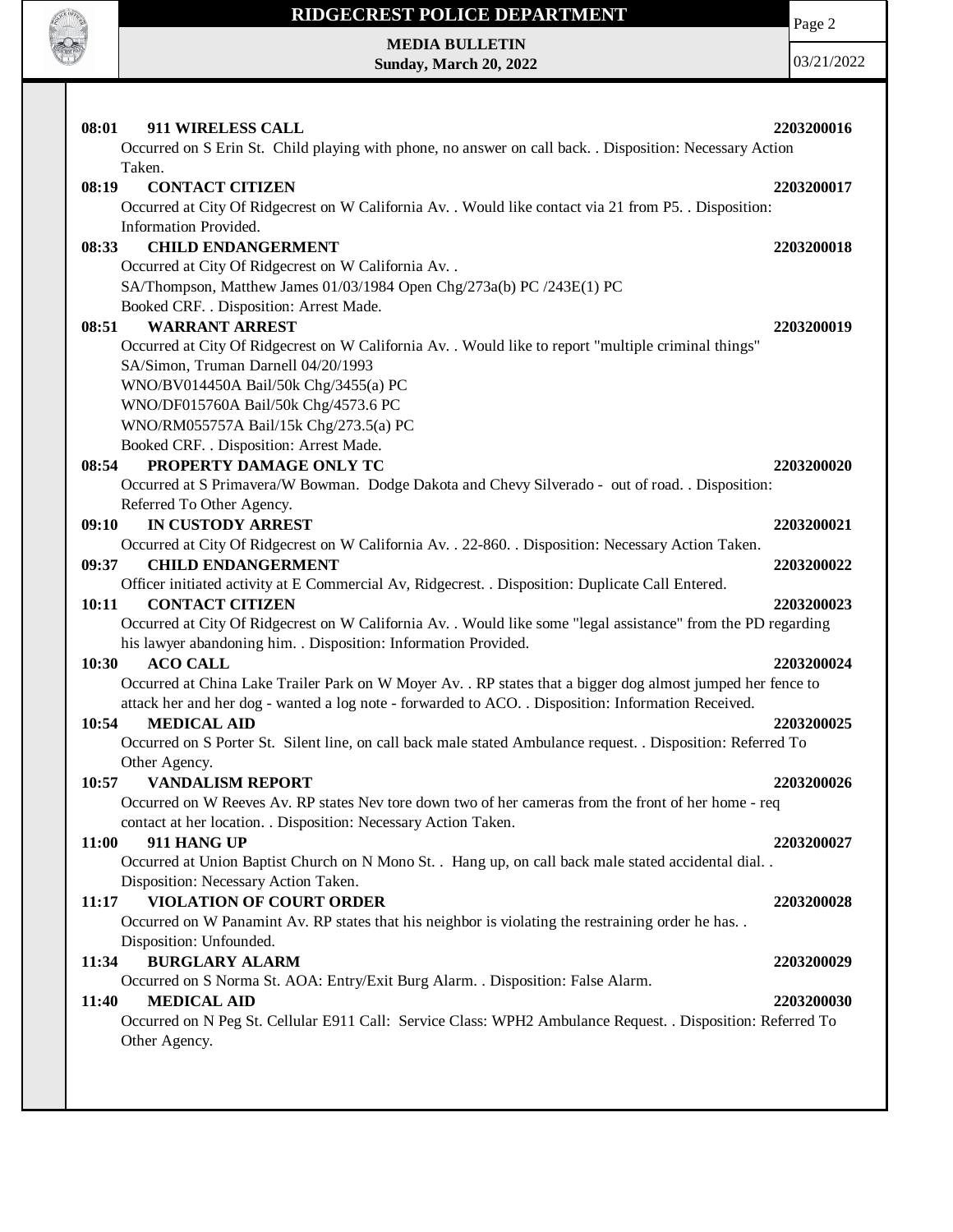Page 3

## **RIDGECREST POLICE DEPARTMENT**

**MEDIA BULLETIN Sunday, March 20, 2022**

**CALL OF CALL** 

| PRISONER TRANSPORT<br>12:02                                                                                                              | 2203200031 |
|------------------------------------------------------------------------------------------------------------------------------------------|------------|
| Occurred at City Of Ridgecrest on W California Av. . 22-860 /22-861. . Disposition: Necessary Action Taken.                              |            |
| <b>DETAIL</b><br>12:20                                                                                                                   | 2203200032 |
| Occurred at City Of Ridgecrest on W California Av. Disposition: Log Note Only.                                                           |            |
| PROBATION SEARCH<br>12:22                                                                                                                | 2203200033 |
| Officer initiated activity at N Florence St, Ridgecrest. Out with 2. . Disposition: Checks Ok.                                           |            |
| 12:24<br>POSSESS CONTROLLED SUBSTANCE PARAPHERNALIA<br>A                                                                                 | 2203200034 |
| Officer initiated activity at W Upjohn Av, Ridgecrest. SA/Secaida, Sebastian 03/11/1992 Open Chg/11364 HS                                |            |
| SA/Nava, Chealsy Claudia 11/05/1998 Open Chg/11377 HS/11550 HS                                                                           |            |
| WNO/RM050863B Bail/12k Chg/647(f) PC                                                                                                     |            |
| WNO/RM052221A Bail/12k Chg/11550(a) HS<br>Both Subs Cited/Rel'd on Scene. . Disposition: Necessary Action Taken.                         |            |
| PROBATION SEARCH<br>12:32                                                                                                                | 2203200035 |
| Officer initiated activity at E Commercial Av, Ridgecrest. . Disposition: Checks Ok.                                                     |            |
| PROBATION SEARCH<br>12:40                                                                                                                | 2203200036 |
| Officer initiated activity at S Sanders St, Ridgecrest. . Disposition: Negative Contact.                                                 |            |
| 12:41<br><b>WARRANT ARREST</b>                                                                                                           | 2203200037 |
| Officer initiated activity at N Brown/W Ash, Inyokern. SA/Walker, Nicolas Bradford 04/21/1998                                            |            |
| WNO/RM055153A Bail/11k Chg/12500(a) VC/23152(f) VC                                                                                       |            |
| Cited/Rel'd. . Disposition: Arrest Made.                                                                                                 |            |
| <b>WARRANT ARREST</b><br>12:43                                                                                                           | 2203200038 |
| Officer initiated activity at S Sunland St, Ridgecrest. SA/Haywood, Courtney Elizabeth 08/25/1988                                        |            |
| WNO/RM055185A Bail/6K Chg/PC 496(A)                                                                                                      |            |
| WNO/RM053642A Bail/8K Chgs/VC 24252(A); VC 4000(A); VC 12500(A)                                                                          |            |
| WNO/RM055731A Bail/1K Chg/VC 12500(A)                                                                                                    |            |
| CIted/Rel'd on Scene. . Disposition: Arrest Made.                                                                                        |            |
| <b>SHOPLIFTING</b><br>12:49                                                                                                              | 2203200039 |
| Occurred at Albertson's #6331 on S China Lake Bl. . RP is the store manager/HMA/Wearing a black tank top,                                |            |
| white shoes/Bald/Took multiple bottles from the locked liquor cabinet/Happened on 3/16/RP has video                                      |            |
| footage. . Disposition: Report Taken .                                                                                                   |            |
| 12:58<br><b>WARRANT ARREST</b>                                                                                                           | 2203200040 |
| Officer initiated activity at W Bennett Av, Ridgecrest. SA/Smith, Ronald Steven 01/21/1980                                               |            |
| WNO/RM054655A Bail/10k Chg/11350(a) HS/11364 HS                                                                                          |            |
| WNO/RM055103B Bail/10k Chg/11350(a) HS/11364 HS/11377 (a) HS                                                                             |            |
| WNO/RM055797A Bail/2k Chg/11350(a) HS                                                                                                    |            |
| WNO/RM055060A Bail/10k Chg/11377(a) HS                                                                                                   |            |
| WNO/RM055047A Bail/10k Chg/11350 (a) HS/11364 HS/11377(a) HS<br>WNO/RM054551A Bail/15k Chg/11350(a) HS/11364 HS/11377 (a) HS/12500(a) VC |            |
| WNO/RM054373A Bail/15k Chg/11350(a) HS                                                                                                   |            |
| WNO/RM053931A Bail/40k Chg/11350(a) HS/11364 HS/11550(a) HS/12500(a) VC/23152(f) VC                                                      |            |
| WNO/RM053036A Bail/42k Chg/11377(a) HS                                                                                                   |            |
| WNO/RM052763A Bail/46k Chg/11350(a) HS/11377(a) HS                                                                                       |            |
| WNO/RM054448A Bail/15k Chg/11364 HS                                                                                                      |            |
| SA/Wipf, Priscilla Denise 01/08/87 Open/11364 HS                                                                                         |            |
| WNO/RM053324A Bail/21k Chg/11364 HS                                                                                                      |            |
| WNO/RM055776A Bail/2k Chg/11364 HS                                                                                                       |            |
| Both Subs Cited/Rel'd. . Disposition: Arrest Made.                                                                                       |            |
|                                                                                                                                          |            |
|                                                                                                                                          |            |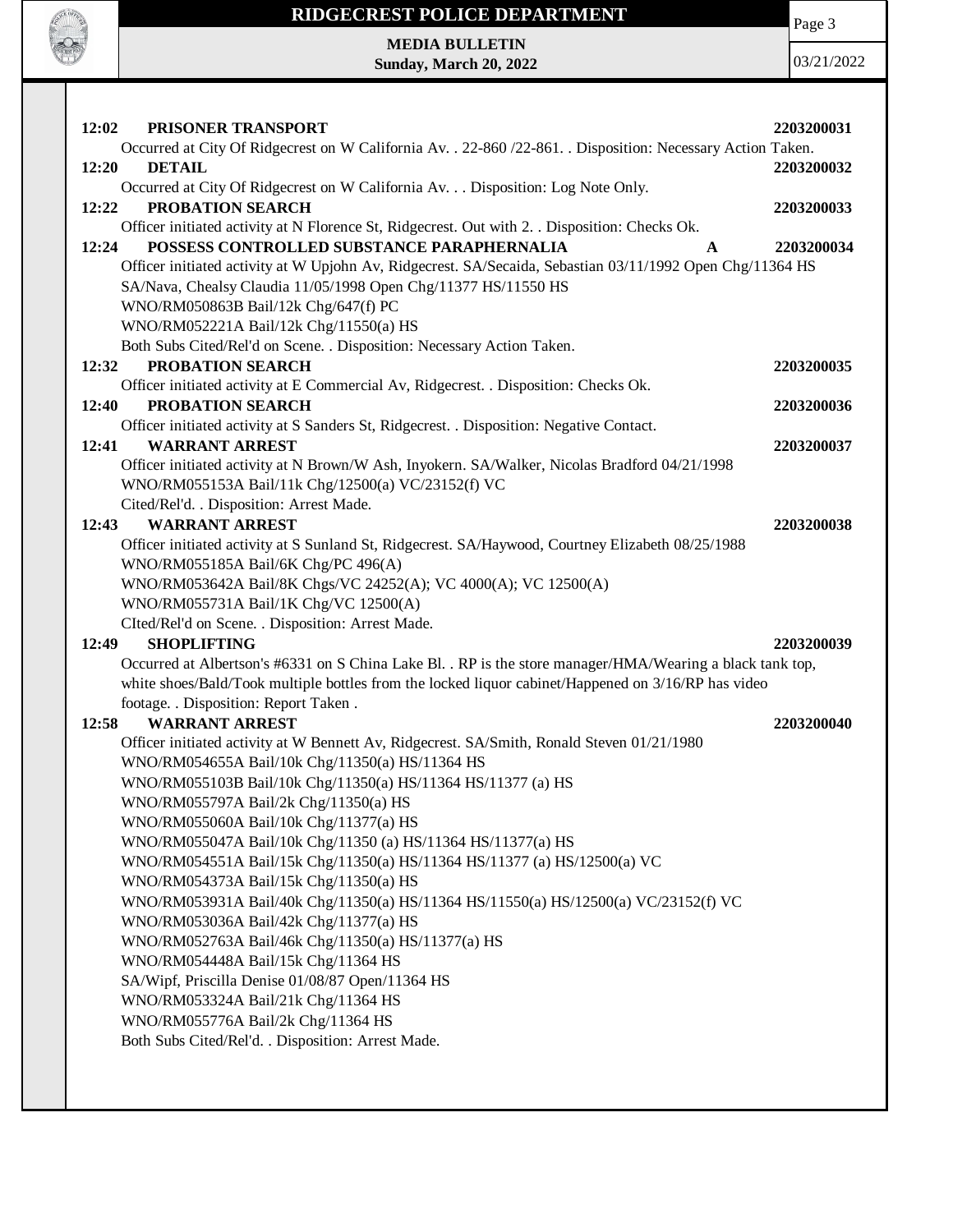

**14:01 WARRANT ARREST 2203200055** Officer initiated activity at W Ward Av, Kern County. SA/Arredondo, Paul Joseph 11/21/1964 Open Chg/1203.2(a)(1) PC BOOKED CRF BY PROBATION SA/Hodgen, Christina Marie 02/22/2000 CITED AND RELEASED WNO/RM054094B Bail/10k Chg/11550(a) HS WNO/RM053736A Bail/15k Chg/12500(a) VC/200001(a) VC (PC 17(b)(4)) SA/Deleon, Michael Anthony 05/25/1973 Open Chg/11550 HS CITED AND RELEASED SA/Briscoe, Alex Marshall 12/09/1997 Open/3455 PC BOOKED TO CRF BY PROBATION. . Disposition: Arrest Made. **14:10 PROBATION SEARCH 2203200056** Officer initiated activity at N Krista Ct, Ridgecrest. . Disposition: Checks Ok.

#### **14:15 PROBATION SEARCH 2203200057**

Officer initiated activity at E Church Av, Ridgecrest. . Disposition: Checks Ok.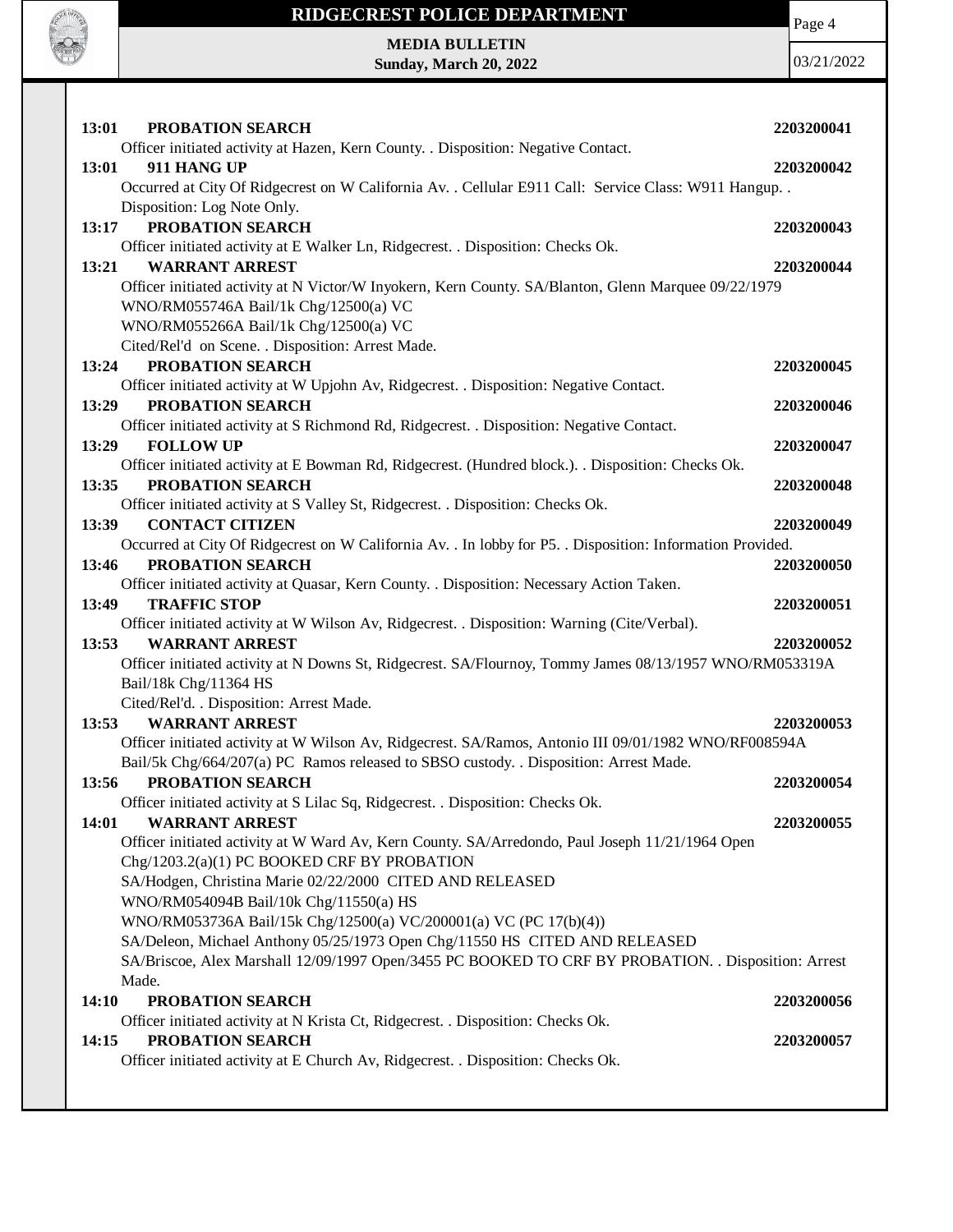

# **RIDGECREST POLICE DEPARTMENT MEDIA BULLETIN**

**Sunday, March 20, 2022**



| 14:20 | PROBATION SEARCH                                                                                          | 2203200058 |
|-------|-----------------------------------------------------------------------------------------------------------|------------|
|       | Officer initiated activity at N Scott St, Ridgecrest. . Disposition: Negative Contact.                    |            |
| 14:30 | PROBATION SEARCH                                                                                          | 2203200059 |
|       | Officer initiated activity at N Sahara Dr, Ridgecrest. . Disposition: Negative Contact.                   |            |
| 14:34 | PROBATION SEARCH                                                                                          | 2203200060 |
|       | Officer initiated activity at W Mamie Av, Ridgecrest. . Disposition: Checks Ok.                           |            |
| 14:37 | <b>SUSPICIOUS CIRCUMSTANCES</b>                                                                           | 2203200061 |
|       | Occurred at W Drummond Av/N Jessica St. Contact via 21/ Happened around 1730 hours yesterday/Family       |            |
|       | was walking to Big Lots/A Nissan Altima 4 Door with BMA driver pulled up next to RPs daughter and started |            |
|       | talking to her when the RP approached the car took off. . Disposition: Information Received.              |            |
| 14:45 | PROBATION SEARCH                                                                                          | 2203200062 |
|       | Officer initiated activity at N Alvord St, Ridgecrest. . Disposition: Negative Contact.                   |            |
| 14:50 | <b>SPOUSAL ABUSE</b>                                                                                      | 2203200063 |
|       | Occurred on N Wayne St. Cellular E911 Call: Service Class: WPH2 Male HBD/Has hit the RP/Punched RP in     |            |
|       | the face/Denied Medical /No weapons                                                                       |            |
|       | SA/Eldridge, Ramon Jr 05/19/1995 Open Chg/ PC 273.5/booked crf. . Disposition: Arrest Made.               |            |
| 14:56 | PROBATION SEARCH                                                                                          | 2203200064 |
|       | Officer initiated activity at E Ridgecrest Bl, Ridgecrest. . Disposition: Necessary Action Taken.         |            |
| 15:06 | PROBATION SEARCH                                                                                          | 2203200065 |
|       | Officer initiated activity at W Robertson Av, Ridgecrest. . Disposition: Checks Ok.                       |            |
| 15:16 | <b>CHILD CRUELTY</b>                                                                                      | 2203200066 |
|       | Officer initiated activity at W Haloid Av, Ridgecrest. . Disposition: Necessary Action Taken.             |            |
| 15:28 | <b>CONTACT CITIZEN</b>                                                                                    | 2203200067 |
|       | Occurred on W Coral Av. RP wants contact/Said she needs a nurse/Refused an ambulance. . Disposition:      |            |
|       | Necessary Action Taken.                                                                                   |            |
| 15:43 | PROBATION SEARCH                                                                                          | 2203200068 |
|       |                                                                                                           |            |
|       |                                                                                                           |            |
|       | Officer initiated activity at W Haloid Av, Ridgecrest. . Disposition: Necessary Action Taken.             |            |
| 15:50 | <b>IN CUSTODY ARREST</b>                                                                                  | 2203200069 |
|       | Occurred at City Of Ridgecrest on W California Av. Disposition: Necessary Action Taken.                   |            |
| 15:55 | <b>CONTACT CITIZEN</b>                                                                                    | 2203200070 |
|       | Occurred at City Of Ridgecrest on W California Av. . In lobby requesting advice on child custody. .       |            |
|       | Disposition: Information Received.                                                                        |            |
| 15:59 | <b>CONTACT CITIZEN</b>                                                                                    | 2203200071 |
|       | Occurred on S Warner St. Contact via 21. . Disposition: Information Provided.                             |            |
| 16:20 | 911 WIRELESS CALL                                                                                         | 2203200072 |
|       | Occurred at City Of Ridgecrest on W California Av. . Cellular E911 Call: Service Class: WPH2 Needed Non   |            |
|       | Emergency Number. . Disposition: Log Note Only.                                                           |            |
| 16:21 | <b>FOLLOW UP</b>                                                                                          | 2203200073 |
|       | Officer initiated activity at W Haloid Av, Ridgecrest. . Disposition: Negative Contact.                   |            |
| 16:31 | 911 HANG UP                                                                                               | 2203200074 |
|       | Occurred at City Of Ridgecrest on W California Av. . Cellular E911 Call: Service Class: W911 Hangup. .    |            |
|       | Disposition: Log Note Only.                                                                               |            |
| 16:38 | <b>UNDER INFLUENCE HS</b>                                                                                 | 2203200075 |
|       | Officer initiated activity at W Haloid Av, Ridgecrest. SA/STEELE, CHRISTOPHER 09/26/1991 OPEN             |            |
|       | CHG/11550(a) HS/cited and released                                                                        |            |
|       | SA/CLARK, ANGEL RANCETTE 07/01/1972 OPEN CHG/11550(a) HS/cited and released. . Disposition: Arrest        |            |
|       | Made.                                                                                                     |            |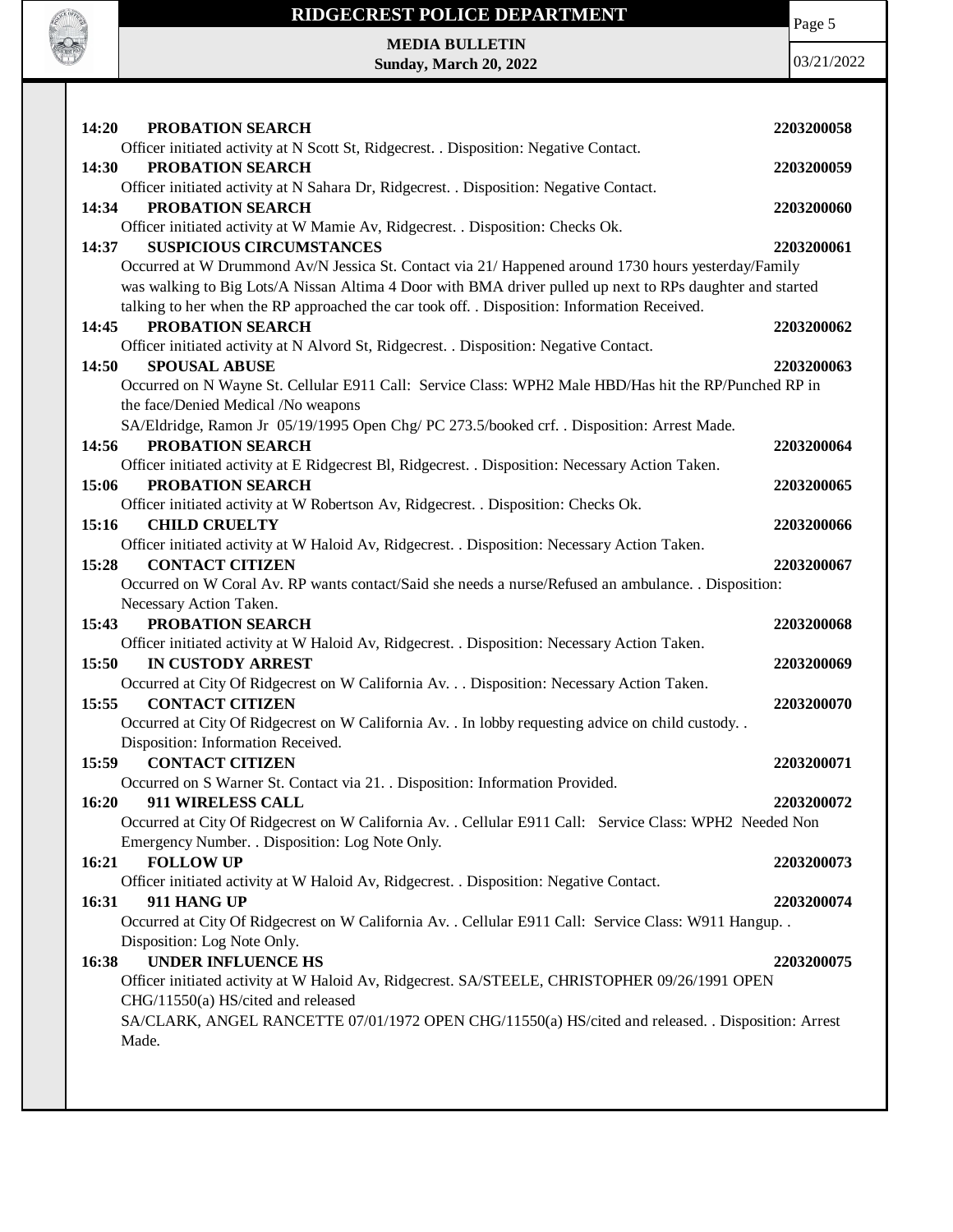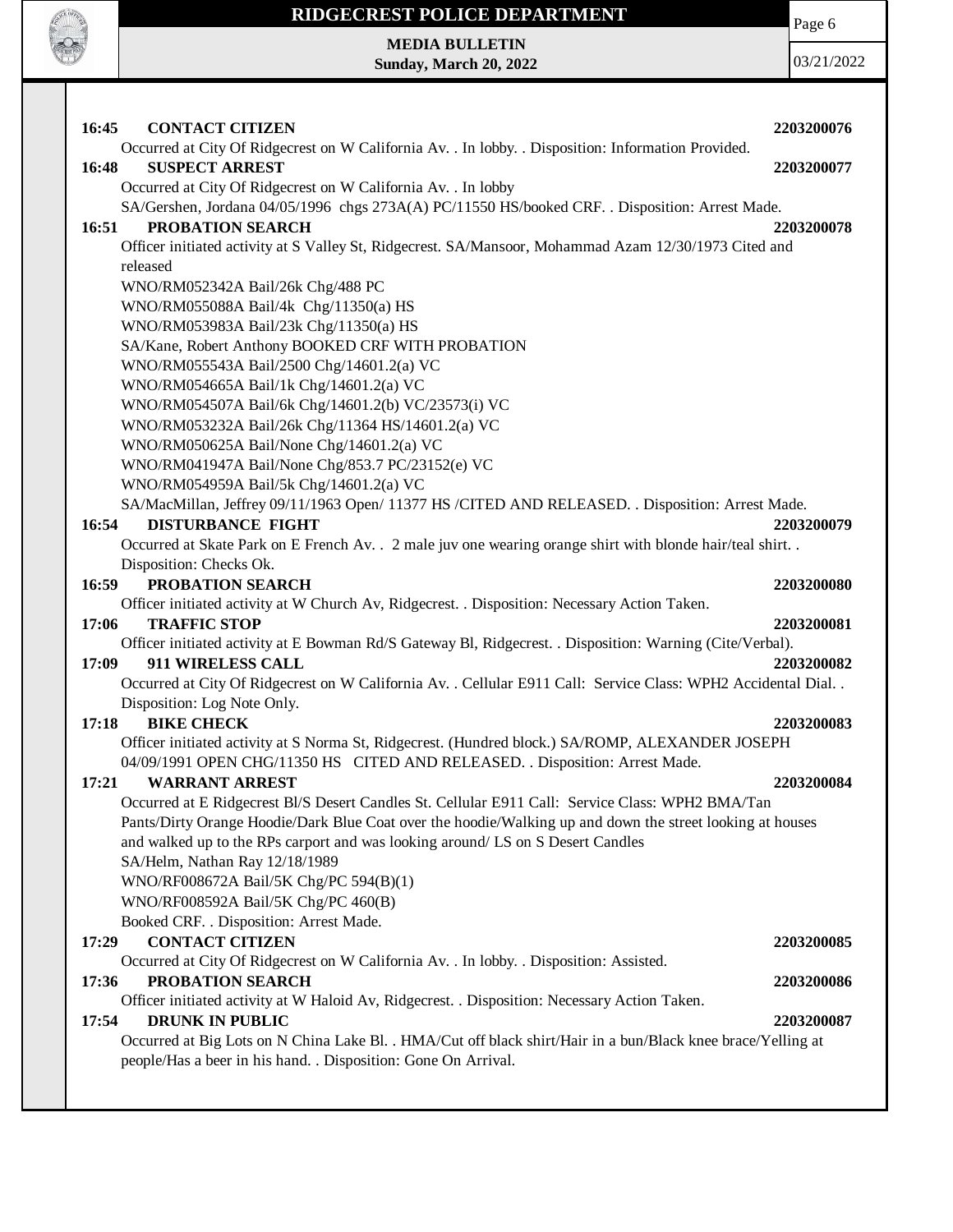

# **RIDGECREST POLICE DEPARTMENT**

**MEDIA BULLETIN Sunday, March 20, 2022**

Page 7

| 18:09 | <b>H&amp;S VIOLATION</b>                                                                                         | 2203200088 |
|-------|------------------------------------------------------------------------------------------------------------------|------------|
|       | Occurred at Fastrip Food Store on S China Lake Bl. . Anon RP reporting adults "hotboxing" in minivan with        |            |
|       | children inside/parked in front of business. . Disposition: Gone Prior to Arrival.                               |            |
| 18:18 | <b>SUSPICIOUS CIRCUMSTANCES</b>                                                                                  | 2203200089 |
|       | Occurred on W Ginger Av. RP STATING TWO MALES APPEARED TO BE CASING                                              |            |
|       | HOUSES/VEHICLES/WMA 601 DK HAIR BEARD BLUE SRT/BLK PANTS/WMA BLND BLK SHAMROCK                                   |            |
|       | HOODIE/LS ON FOOT WB RADER. . Disposition: Gone Prior to Arrival.                                                |            |
| 18:54 | <b>DOMESTIC DISTURBANCE</b>                                                                                      | 2203200090 |
|       | Occurred on W Alene Av. RP stating ex hus broke into vacant res and won't leave /RP called back/male and         |            |
|       | female are arguing                                                                                               |            |
|       | DVIR Sarah and Israel DeLosantos/divorced/arguing over occupancy of residence. . Disposition: Domestic           |            |
|       | Violence Documentation.                                                                                          |            |
| 19:06 | <b>CONTACT CITIZEN</b>                                                                                           | 2203200091 |
|       | Occurred at City Of Ridgecrest on W California Av. . RP NOW IN LOBBY. . Disposition: Information Provided.       |            |
| 19:21 | <b>WELFARE CHECK</b>                                                                                             | 2203200092 |
|       | Occurred at W Bowman/Hy 395. Report of WMJ/green jacket riding his bike on shoulder/SB on NB side of             |            |
|       | road. . Disposition: Referred To Other Agency.                                                                   |            |
| 19:35 | <b>INJURY TC</b>                                                                                                 | 2203200093 |
|       | Occurred at S Mahan/W Wildrose. Cellular E911 Call: SIngle ATV rollover. . Disposition: Referred To Other        |            |
|       | Agency.                                                                                                          |            |
| 19:41 | <b>WELFARE CHECK</b>                                                                                             | 2203200094 |
|       | Occurred on W Benson Av. RP requesting welcheck on 1 yo daughter stating there is a party at residence           |            |
|       | Disposition: Checks Ok.                                                                                          |            |
| 20:11 | <b>BURGLARY-VEH/BUSN-REPORT</b>                                                                                  | 2203200095 |
|       | Occurred on S Sunset Pl. RP stating he returned home from out of town to find male sub inside his                |            |
|       | house/smoking his weed/sus car in his garage sub identified himself as no longer on scene                        |            |
| 20:48 | <b>ACO CALL</b>                                                                                                  | 2203200096 |
|       | Occurred on S Gateway Bl. Two lost dogs two male blue nose pits/silver/blue harness/red collar. . Disposition:   |            |
|       | Animal Control Handled.                                                                                          |            |
| 20:50 | <b>CONTACT CITIZEN</b>                                                                                           | 2203200097 |
|       | Occurred on W Mamie Av. RP thinks there may be an apple airtag in/on her vehicle/wants contact                   |            |
|       | Disposition: Information Provided.                                                                               |            |
| 20:51 | 911 WIRELESS CALL                                                                                                | 2203200098 |
|       | Occurred at City Of Ridgecrest on W California Av. . Cellular E911 Call: Abandoned line. . Disposition: Log      |            |
|       | Note Only.                                                                                                       |            |
| 20:51 | 911 WIRELESS CALL                                                                                                | 2203200099 |
|       | Occurred at City Of Ridgecrest on W California Av. . Cellular E911 Call: Hangup/VM on call back. .               |            |
|       | Disposition: Necessary Action Taken.                                                                             |            |
| 21:14 | <b>SUSPICIOUS PERSON</b>                                                                                         | 2203200100 |
|       | Occurred at Ridgecrest Self Storage on N Inyo St. . Sub with flashlight in lot between self storgage and teresas |            |
|       | /LS EB. . Disposition: Gone Prior to Arrival.                                                                    |            |
| 21:28 | <b>THEFT</b>                                                                                                     | 2203200101 |
|       | Occurred on W Ridgecrest Bl. Report of theft from yard at residence. . Disposition: Log Note Only.               |            |
| 21:33 | <b>BURGLARY ALARM</b>                                                                                            | 2203200102 |
|       | Occurred at Cta Incorporated on W Graaf Av. . Front door no RP/u552. . Disposition: False Alarm.                 |            |
| 21:44 | <b>DISTURBANCE - MUSIC</b>                                                                                       | 2203200103 |
|       | Occurred on W Iowa Av. Loud music. . Disposition: Quiet On Arrival.                                              |            |
|       |                                                                                                                  |            |
|       |                                                                                                                  |            |